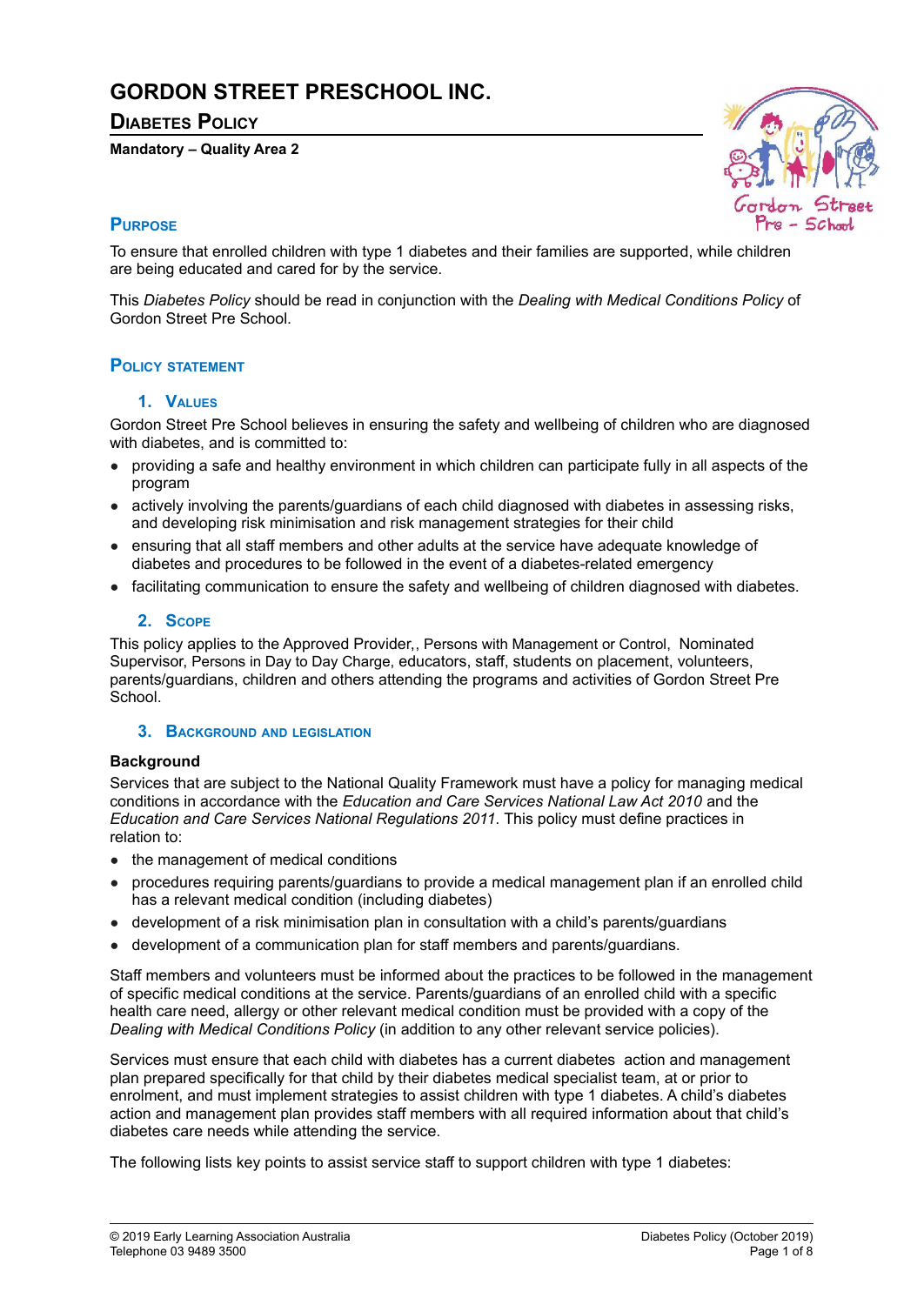- Follow the service's *Dealing with Medical Conditions Policy* (and this *Diabetes Policy*) and procedures for medical emergencies involving children with type 1 diabetes.
- Parents/guardians should notify the service immediately about any changes to the child's individual diabetes action and management plan.
- The child's diabetes medical specialist team may include an endocrinologist, diabetes nurse educator and other allied health professionals. This team will provide parents/guardians with a diabetes action and management plan to supply to the service. Examples can be found here:  $\cdot$ <http://www.diabetesvic.org.au/resources>
- Contact Diabetes Australia Vic for further support, information and professional development sessions.

Most children with type 1 diabetes can enjoy and participate in service programs and activities to their full potential, but are likely to require additional support from service staff to manage their diabetes. While attendance at the service should not be an issue for children with type 1 diabetes, they may require time away to attend medical appointments.

#### **Legislation and standards**

Relevant legislation and standards include but are not limited to:

- *Education and Care Services National Law Act 2010*: Sections 167, 169
- *Education and Care Services National Regulations 2011*: Regulations 90–96, 102, 136, 137, 146, 147, 160–162, 168(2)(d), 173, 177, 181, 183, 184, 246
- *Health Records Act 2001* (Vic)
- *National Quality Standard*, including Quality Area 2: Children's Health and Safety
- *Occupational Health and Safety Act 2004* (Vic)
- *Privacy and Data Protection Act 2014* (Vic)
- *Privacy Act 1988* (Cth)
- *● Public Health and Wellbeing Act 2008*
- *Public Health and Wellbeing Regulations 2009* (Vic)

The most current amendments to listed legislation can be found at:

- Victorian Legislation Victorian Law Today: http://www.legislation.vic.gov.au/
- Commonwealth Legislation ComLaw: http://www.comlaw.gov.au/

#### **4. DEFINITIONS**

The terms defined in this section relate specifically to this policy. For commonly used terms e.g. Approved Provider, Nominated Supervisor, Regulatory Authority etc. refer to the *General Definitions* section of this manual.

**Type 1 diabetes:** An autoimmune condition that occurs when the immune system damages the insulin producing cells in the pancreas. Type 1 diabetes is treated with insulin replacement via injections or a continuous infusion of insulin via a pump. Without insulin treatment, type 1 diabetes is life threatening.

**Type 2 diabetes:** Occurs when either insulin is not working effectively (insulin resistance) or the pancreas does not produce sufficient insulin (or a combination of both). Type 2 diabetes accounts for 85 to 90 per cent of all cases of diabetes and usually develops in adults over the age of 45 years, but is increasingly occurring in individuals at a younger age. Type 2 diabetes is unlikely to be seen in children under the age of 4 years.

**Hypoglycaemia** *or* **hypo (low blood glucose):** Hypoglycaemia refers to having a blood glucose level that is lower than normal i.e. below 4 mmol/L, even if there are no symptoms. Neurological symptoms can occur at blood glucose levels below 4 mmol/L and can include sweating, tremors, headache, pallor, poor coordination and mood changes. Hypoglycaemia can also impair concentration, behaviour and attention, and symptoms can include a vague manner and slurred speech.

Hypoglycaemia is often referred to as a 'hypo'. Common causes include but are not limited to:

- taking too much insulin
- delaying a meal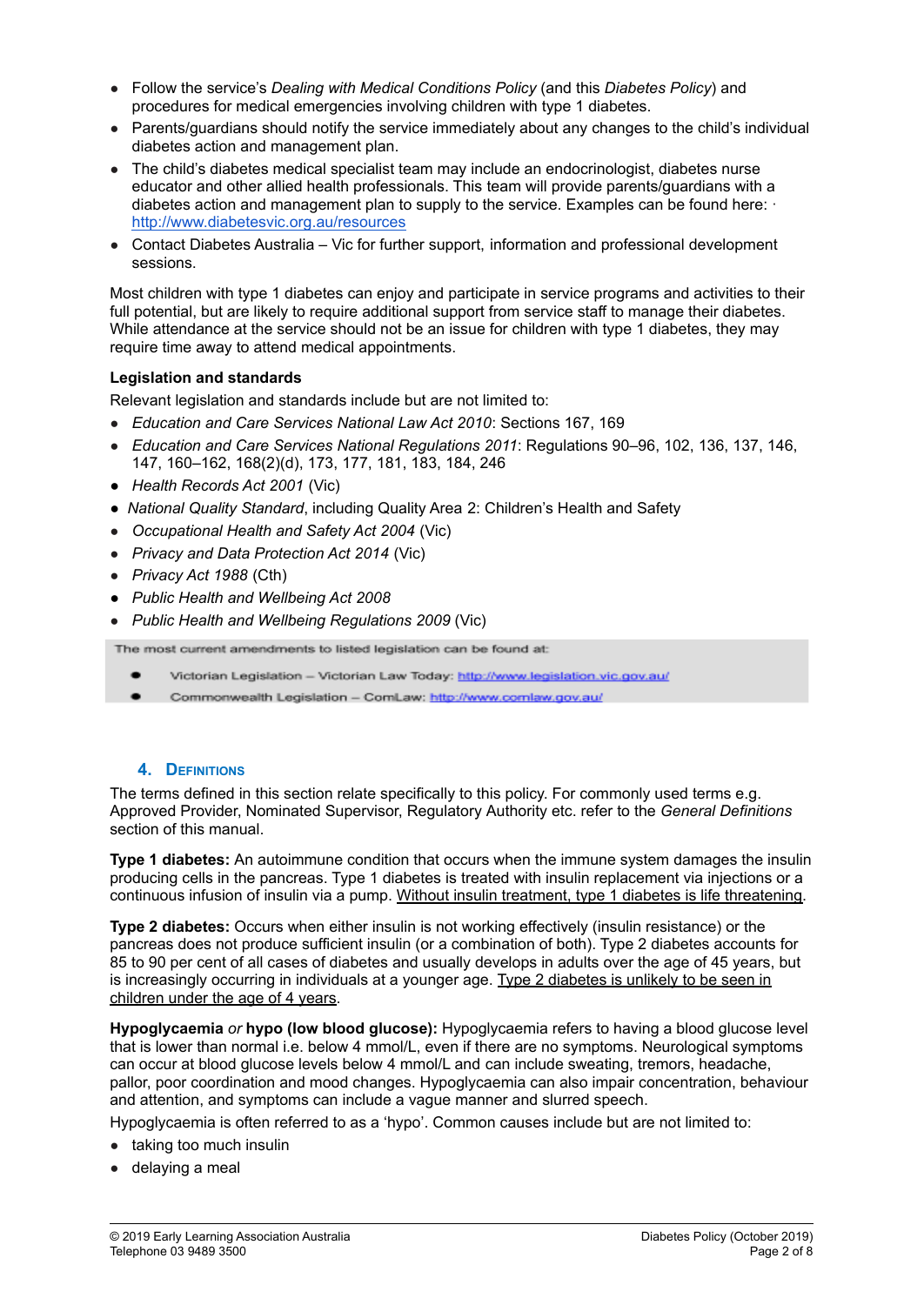- consuming an insufficient quantity of carbohydrate
- undertaking unplanned or unusual exercise.

It is important to treat hypoglycaemia promptly and appropriately to prevent the blood glucose level from falling even lower, as very low levels can lead to loss of consciousness and possibly convulsions.

The child's diabetes action and management plan will provide specific guidance for services in preventing and treating a hypo.

**Hyperglycaemia (high blood glucose):** Hyperglycaemia occurs when the blood glucose level rises above 15 mmol/L. Hyperglycaemia symptoms can include increased thirst, tiredness, irritability and urinating more frequently. High blood glucose levels can also affect thinking, concentration, memory, problem-solving and reasoning. Common causes include but are not limited to:

- taking insufficient insulin
- consuming too much carbohydrate
- common illnesses such as a cold
- stress.

**Insulin:** Medication prescribed and administered by injection or continuously by a pump device to lower the blood glucose level. In the body, insulin allows glucose from food (carbohydrates) to be used as energy, and is essential for life.

**Blood glucose meter:** A compact device used to check a small blood drop sample to determine the blood glucose level.

**Continuous Glucose Monitor:** Continuous Glucose Monitoring (CGM) is a means of measuring glucose levels continuously, in contrast to a blood glucose meter that measures a single point in time. A Continuous Glucose Monitoring System sensor is inserted into the skin separately to the insulin pump, and measures the level of glucose in the interstitial fluid (fluid in the tissue).

The sensor continuously sends real-time glucose readings wirelessly to a receiver (the insulin pump, a smart phone or dedicated device) so the user can view the information. The CGM receiver and/or compatible smart device can usually be set to send custom alerts to the user when certain glucose thresholds are reached or if levels are changing rapidly, reducing or eliminating the need for blood glucose finger prick tests and enabling early intervention to prevent the person becoming 'hypo' or 'hyper'. Children in Australia with type 1 diabetes have free access to CGM technology.

**Flash Glucose Monitor:** Flash Glucose Monitoring (FGM) uses a sensor attached to the skin, much like a continuous glucose monitor, to measure glucose levels without finger pricks. In contrast to CGM, the FGM sensor will not continuously send readings to a device. The reader (certain blood glucose monitors and smart phones) is scanned over the sensor to obtain the data.

**Insulin pump:** A small, computerised device to deliver insulin constantly, connected to an individual via an infusion line inserted under the skin.

**Ketones:** Occur when there is insufficient insulin in the body. High levels of ketones can make children very sick. Extra insulin is required (given to children by parents/guardians) when ketone levels are >0.6 mmol/L if insulin is delivered via a pump, or >1.0 mmol/L if on injected insulin.

#### **5. SOURCES AND RELATED POLICIES**

#### **Sources**

- Caring for Diabetes in Children and [Adolescents,](http://www.rch.org.au/diabetesmanual/index.cfm?doc_id=2352) Royal Children's Hospital Melbourne: <http://www.rch.org.au/diabetesmanual/>
- Diabetes Australia multiple resources available to download here: [www.diabetesvic.org.au/resources](http://www.diabetesvic.org.au/resources)
	- − Information about professional learning for teachers (i.e. *Diabetes in Schools* one day seminars for teachers and early childhood staff), sample management plans and online resources.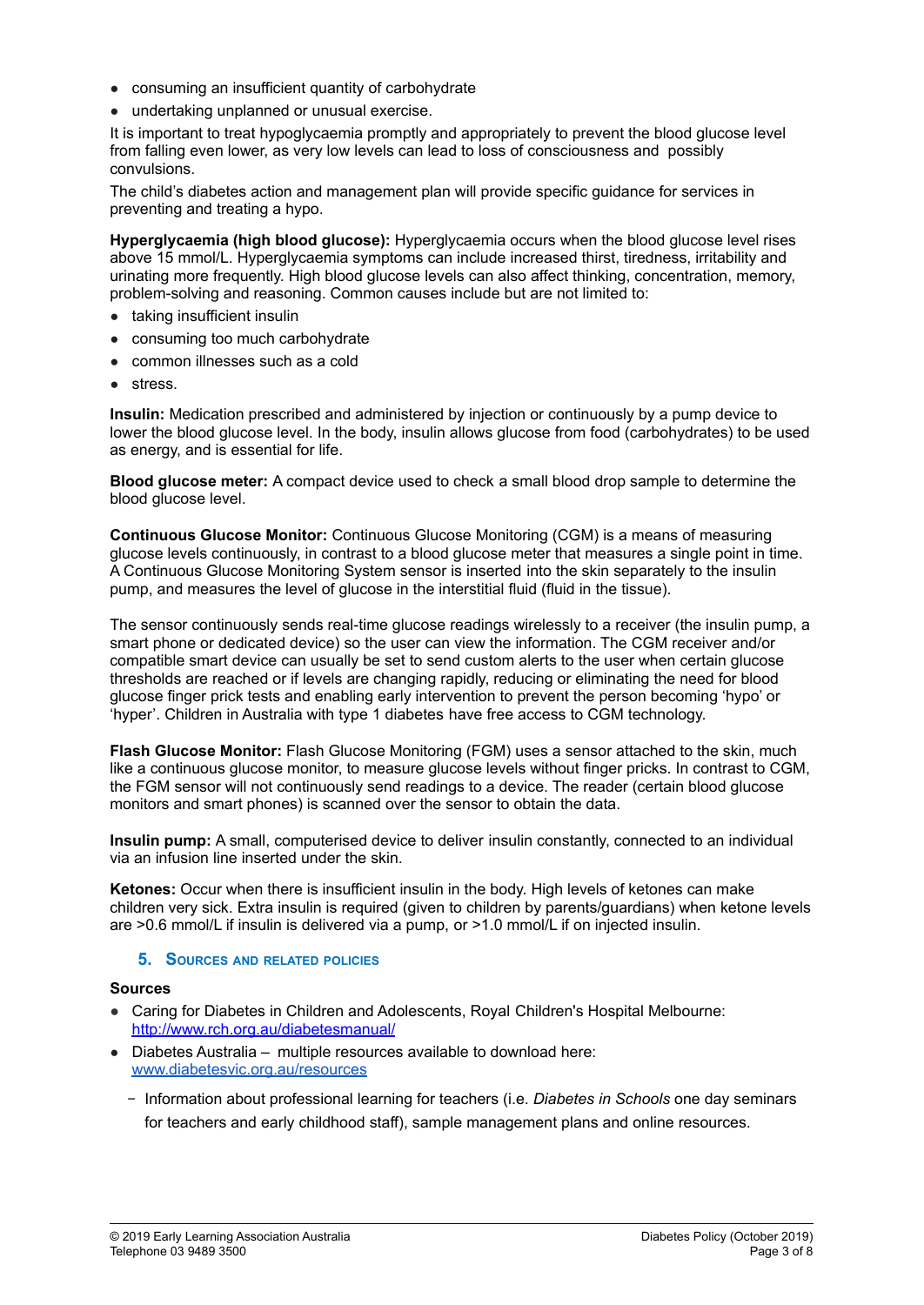• Diabetes Victoria, Professional development program for schools and early childhood settings: [https://www.diabetesvic.org.au/how-we-help-detail?tags=Left-Mega-Nav%2FSchools&content\\_id=a](https://www.diabetesvic.org.au/how-we-help-detail?tags=Left-Mega-Nav%2FSchools&content_id=a1R9000000HsgqyEAB&bdc=1) [1R9000000HsgqyEAB&bdc=1](https://www.diabetesvic.org.au/how-we-help-detail?tags=Left-Mega-Nav%2FSchools&content_id=a1R9000000HsgqyEAB&bdc=1)

#### **Service policies**

- *● Administration of First Aid Policy*
- *● Administration of Medication Policy*
- *● Dealing with Medical Conditions Policy*
- *● Enrolment and Orientation Policy*
- *● Excursions and Service Events Policy*
- *● Food Safety Policy*
- *● Hygiene Policy*
- *● Incident, Injury, Trauma and Illness Policy*
- *● Inclusion and Equity Policy*
- *● Nutrition and Active Play Policy*
- *● Occupational Health and Safety Policy*
- *● Privacy and Confidentiality Policy*
- *● Supervision of Children Policy*

# **PROCEDURES**

#### **The Approved Provider or Persons with Management and Control is responsible for:**

- ensuring that a diabetes policy is developed and implemented at the service
- ensuring that the Nominated Supervisor, educators, staff, students and volunteers at the service are provided with a copy of the *Diabetes Policy*, including the section on management strategies (refer to Attachment 1 – Strategies for the management of diabetes in children at the service), and the *Dealing with Medical Conditions Policy*
- ensuring that the programs delivered at the service are inclusive of children diagnosed with diabetes (refer to *Inclusion and Equity Policy*), and that children with diabetes can participate in all activities safely and to their full potential
- ensuring that the parents/guardians of an enrolled child who is diagnosed with diabetes are provided with a copy of the *Diabetes Policy* (including procedures) and the *Dealing with Medical Conditions Policy* (Regulation 91)
- ensuring that the Nominated Supervisor, educators and volunteers at the service are aware of the strategies to be implemented for the management of diabetes at the service (refer to Attachment 1 – Strategies for the management of diabetes in children at the service)
- ensuring that staff have access to appropriate training and professional development opportunities and are adequately resourced to work with children with Type 1 Diabetes and their families
- ensuring that each enrolled child who is diagnosed with diabetes has a current diabetes action and management plan prepared specifically for that child by their diabetes medical specialist team, at or prior to enrolment and signed off by all relevant parties
- ensuring that the Nominated Supervisor, educators, staff, students, volunteers and others at the service follow the child's diabetes action and management plan in the event of an incident at the service relating to their diabetes
- ensuring that a risk minimisation plan is developed for each enrolled child diagnosed with diabetes in consultation with the child's parents/guardians, in accordance with Regulation 90(iii)
- ensuring that a communication plan is developed for staff and parents/guardians in accordance with Regulation 90(iv), and encouraging ongoing communication between parents/guardians and staff regarding the management of the child's medical condition
- ensuring that children diagnosed with diabetes are not discriminated against in any way and are able to participate fully in all programs and activities at the service
- following appropriate reporting procedures set out in the *Incident, Injury, Trauma and Illness Policy* in the event that a child is ill, or is involved in a medical emergency or an incident at the service that results in injury or trauma.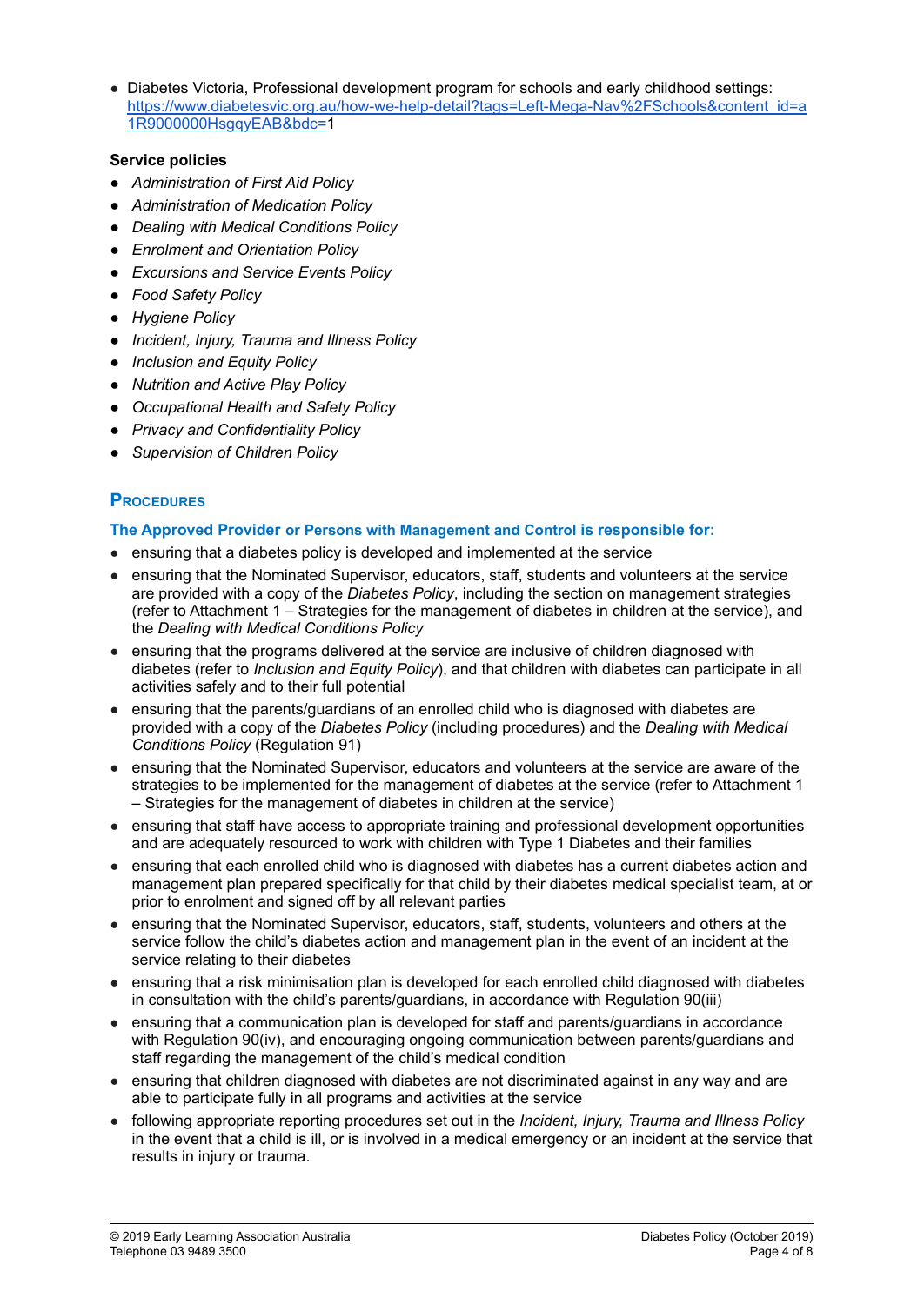#### **The Nominated Supervisor and Persons in Day to Day Charge is responsible for:**

- **●** ensuring that the *Diabetes Policy* is implemented at the service
- compiling a list of children with diabetes and placing it in a secure but readily accessible location known to all staff. This should include the diabetes action and management plan for each child
- *●* following the strategies developed for the management of diabetes at the service (refer to Attachment 1 – Strategies for the management of diabetes in children at the service)
- organising appropriate training and professional development for educators and staff to enable them to work effectively with children with Type 1 Diabetes and their families
- ensuring that all staff, including casual and relief staff, are aware of children diagnosed with diabetes, symptoms of low blood sugar levels, and the location of medication and diabetes action and management plans
- following the child's diabetes action and management plan in the event of an incident at the service relating to their diabetes
- following the risk minimisation plan for each enrolled child diagnosed with diabetes
- ensuring that programmed activities and experiences take into consideration the individual needs of all children, including children diagnosed with diabetes
- communicating daily with parents/guardians regarding the management of their child's diabetes
- ensuring that children diagnosed with diabetes are not discriminated against in any way and are able to participate fully in all programs and activities at the service.

#### **Educators and other Staff are responsible for:**

- reading and complying with this *Diabetes Policy* and the *Dealing with Medical Conditions Policy*
- following the strategies developed for the management of diabetes at the service (refer to Attachment 1 – Strategies for the management of diabetes in children at the service)
- working with individual parents/guardians to determine the most appropriate support for their child
- following the risk minimisation plan for each enrolled child diagnosed with diabetes
- knowing which children are diagnosed with diabetes, and the location of their medication and diabetes action and management plans
- following the child's diabetes action and management plan in the event of an incident at the service relating to their diabetes
- communicating daily with parents/guardians regarding the management of their child's medical condition
- ensuring that children diagnosed with diabetes are not discriminated against in any way and are able to participate fully in all programs and activities at the service.

#### **All parents/guardians are responsible for:**

● reading and complying with this *Diabetes Policy*, diabetes management strategies (refer to Attachment 1 – Strategies for the management of diabetes in children at the service), and the *Dealing with Medical Conditions Policy.*

#### **Parents/guardians of children diagnosed with type 1 diabetes are responsible for:**

- providing the service with a current diabetes action and management plan prepared specifically for their child by their diabetes medical specialist team and signed off by all relevant parties
- working with the Approved Provider to develop a risk minimisation plan for their child
- working with the Approved Provider to develop a communication plan
- working with educators and staff to assist them to provide the most appropriate support for their child
- ensuring that they provide the service with any equipment, medication or treatment, as specified in the child's individual diabetes action and management plan.

#### **Volunteers and students, while at the service, are responsible for following this policy and its procedures.**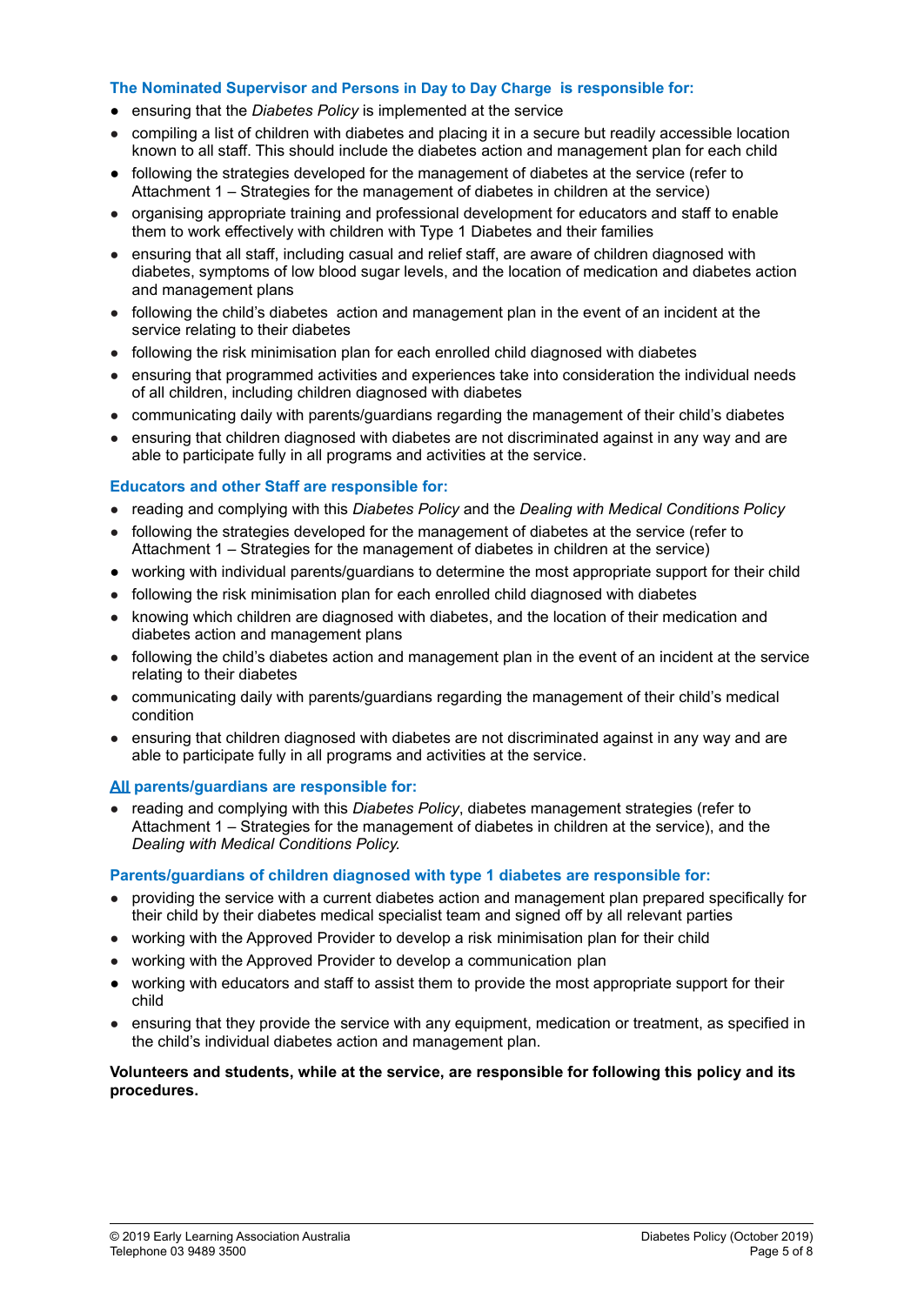## **EVALUATION**

In order to assess whether the values and purposes of the policy have been achieved, the Approved Provider will:

- selectively audit enrolment checklists (for example, annually) to ensure that documentation is current and complete
- regularly seek feedback from everyone affected by the policy regarding its effectiveness
- monitor the implementation, compliance, complaints and incidents in relation to this policy
- keep the policy up to date with current legislation, research, policy and best practice
- **●** revise the policy and procedures as part of the service's policy review cycle, or following a hypo emergency at the service, to identify any changes required
- **●** notify parents/guardians at least 14 days before making any changes to this policy or its procedures.

#### **ATTACHMENTS**

● Attachment 1: Strategies for the management of diabetes in children at the service

#### **AUTHORISATION**

This policy was adopted by the Approved Provider of Gordon Street Pre School on **23 JULY 2021**

## **REVIEW DATE: 23 JULY 2023**

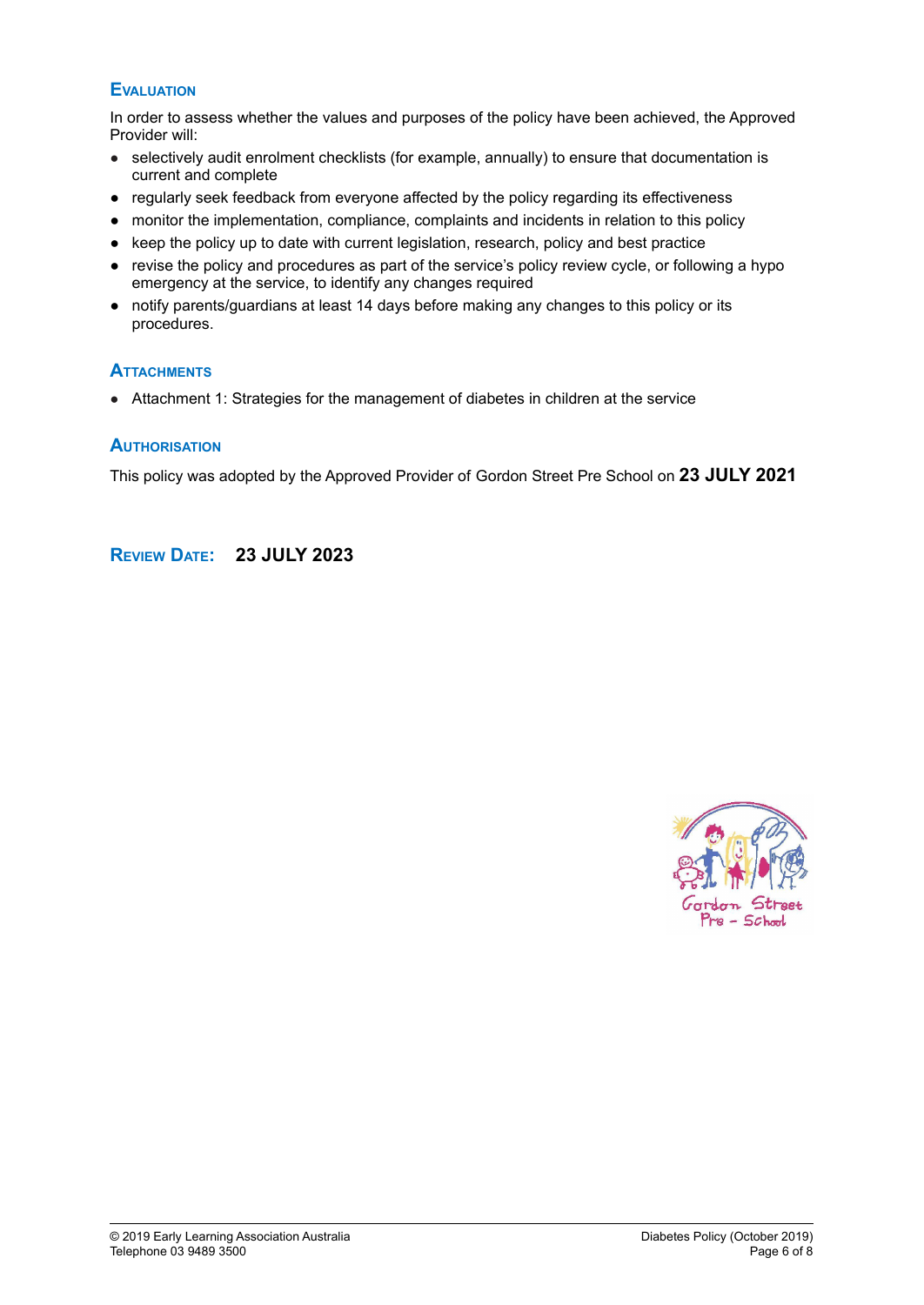| <b>Strategy</b>                                      | <b>Action</b>                                                                                                                                                                                                                                                                                                                                                                                                                                                                                                                                                                                                                                                                                                                                                                                                                                                                                                                                                           |
|------------------------------------------------------|-------------------------------------------------------------------------------------------------------------------------------------------------------------------------------------------------------------------------------------------------------------------------------------------------------------------------------------------------------------------------------------------------------------------------------------------------------------------------------------------------------------------------------------------------------------------------------------------------------------------------------------------------------------------------------------------------------------------------------------------------------------------------------------------------------------------------------------------------------------------------------------------------------------------------------------------------------------------------|
| <b>Monitoring of</b><br>blood glucose (BG)<br>levels | Checking of blood glucose (BG) levels is performed using a blood<br>glucose meter (refer to Definitions) and a finger pricking device.<br>The child's diabetes action and management plan should state the<br>times that BG levels should be checked, the method of relaying<br>information to parents/guardians about BG levels and any<br>intervention required if the BG level is found to be below or above<br>certain thresholds. A communication book can be used to provide<br>information about the child's BG levels between parents/guardians<br>and the service at the end of each session.<br>Children are likely to need assistance with performing BG checks.<br>$\bullet$<br>Parents/guardians should be asked to teach service staff about<br>$\bullet$<br>BG checking procedures.<br>Parents/guardians are responsible for supplying a blood glucose<br>$\bullet$<br>meter or in-date test strips if required for their child while at the<br>service. |
| <b>Managing</b><br>hypoglycaemia<br>(hypos)          | Hypos or suspected hypos should be recognised and treated<br>$\bullet$<br>promptly, according to the instructions provided in the child's<br>diabetes action and management plan.                                                                                                                                                                                                                                                                                                                                                                                                                                                                                                                                                                                                                                                                                                                                                                                       |
|                                                      | Parents/guardians are responsible for providing the service with<br>$\bullet$<br>oral hypoglycaemia treatment (hypo food) for their child in an<br>appropriately labelled container.                                                                                                                                                                                                                                                                                                                                                                                                                                                                                                                                                                                                                                                                                                                                                                                    |
|                                                      | This hypo container must be securely stored and readily<br>$\bullet$<br>accessible to all staff.                                                                                                                                                                                                                                                                                                                                                                                                                                                                                                                                                                                                                                                                                                                                                                                                                                                                        |
| Administering<br>insulin                             | Administration of insulin during service hours may be required; this<br>will be specified in the child's diabetes action and management<br>plan.                                                                                                                                                                                                                                                                                                                                                                                                                                                                                                                                                                                                                                                                                                                                                                                                                        |
|                                                      | As a guide, insulin for service-aged children is commonly<br>administered:                                                                                                                                                                                                                                                                                                                                                                                                                                                                                                                                                                                                                                                                                                                                                                                                                                                                                              |
|                                                      | twice a day: before breakfast and dinner at home                                                                                                                                                                                                                                                                                                                                                                                                                                                                                                                                                                                                                                                                                                                                                                                                                                                                                                                        |
|                                                      | by a small insulin pump worn by the child                                                                                                                                                                                                                                                                                                                                                                                                                                                                                                                                                                                                                                                                                                                                                                                                                                                                                                                               |
|                                                      | If insulin is required please seek specific advice from the child's<br>diabetes treatment team.                                                                                                                                                                                                                                                                                                                                                                                                                                                                                                                                                                                                                                                                                                                                                                                                                                                                         |
| <b>Managing ketones</b>                              | Ketone checking may be required when their blood glucose level<br>is >15.0 mmol/L.                                                                                                                                                                                                                                                                                                                                                                                                                                                                                                                                                                                                                                                                                                                                                                                                                                                                                      |
|                                                      | Refer to the child's diabetes action and management plan.<br>$\bullet$                                                                                                                                                                                                                                                                                                                                                                                                                                                                                                                                                                                                                                                                                                                                                                                                                                                                                                  |
| <b>Off-site excursions</b><br>and activities         | With good planning, children should be able to participate fully in<br>$\bullet$<br>all service activities, including attending excursions.                                                                                                                                                                                                                                                                                                                                                                                                                                                                                                                                                                                                                                                                                                                                                                                                                             |
|                                                      | The child's diabetes action and management plan should be<br>$\bullet$<br>reviewed prior to an excursion, with additional advice provided by<br>the child's diabetes medical specialist team and/or<br>parents/guardians, as required.                                                                                                                                                                                                                                                                                                                                                                                                                                                                                                                                                                                                                                                                                                                                  |
| <b>Infection control</b>                             | Infection control procedures must be developed and followed.<br>$\bullet$<br>Infection control measures include being informed about ways to<br>prevent infection and cross-infection when checking BG levels,<br>handwashing, having one device per child and not sharing devices                                                                                                                                                                                                                                                                                                                                                                                                                                                                                                                                                                                                                                                                                      |